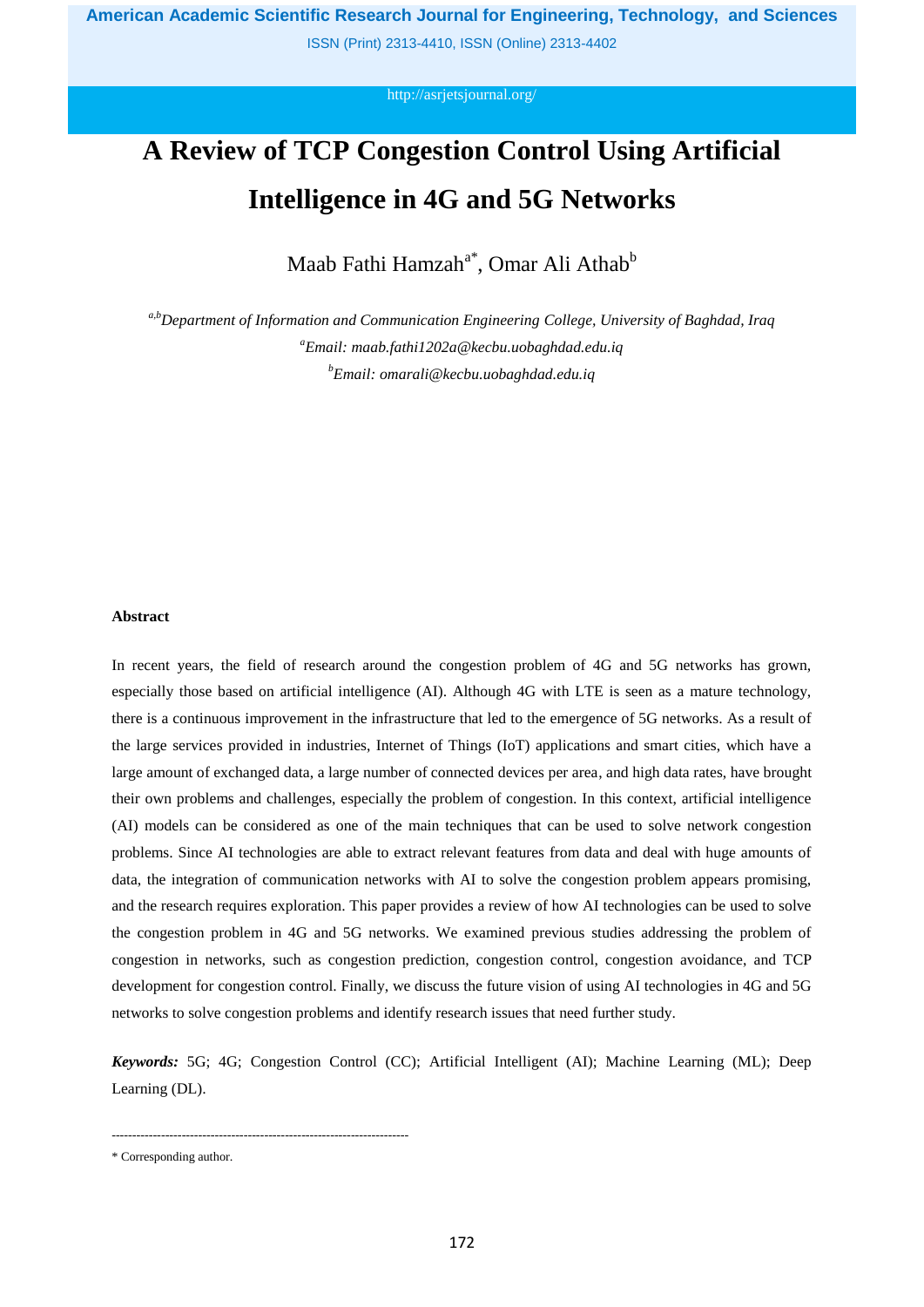#### **1. Introduction**

According to Cisco, global Internet traffic will increase, and by 2023, over two-thirds of the world's population will have access to the Internet, with wireless and mobile devices accounting for more than 66% of this traffic[1]. Due to the diversity of devices and applications, mobile (4G) and (5G) mobile communication systems will have to handle a large number of devices connected at base stations, increased traffic volume, and a variety of applications with different features and requirements, making network infrastructure management difficult [2]. Some data can be used as a solution to manage network infrastructures and deal with congestion. For example, analysis of data in traffic can be used to predict congestion [3], or the historical data in the physical layer that is exchanged between the user and the base station may be exploited to avoid congestion [4] by using AI techniques.

AI is a scientific field created in 1950 and is capable of solving many human tasks such as speech, image recognition, etc. AI is a general field that includes machine learning (ML) and deep learning (DL) [5]. However, traditional ML approaches are limited to process data in its original form [6]. In recent years, DL has outperformed traditional ML techniques in many research areas, such as computer vision and natural language processing [7]. Similar to many application areas, AI models, especially DL, can be used to solve congestion problems in 4G and 5G networks, such as congestion prediction and control, etc. This paper provides an overview of the use of AI to solve congestion issues in 4G and 5G environments.

In [8], Ahmed and his colleagues applied DL and reinforcement learning (RL) to address the congestion problem and resource allocation problem in wireless networks. Also discussed, several issues and limitations related to resource allocation, such as maximizing throughput, minimizing interference, and energy efficiency. In this review, we present a more general review of the different AI models used to solve the congestion problem in 4G and 5G networks.

Zhang and his colleagues [6] provide a comprehensive survey on the use of DL in wireless networks, specifically mobile networks and their potential applications, identifying the intersection between these areas. Although relevant to our work, Zhang and his colleagues had a more general focus, dealing with issues related to public wireless networks such as the Wireless Sensor Network (WSN), and analyzing their data. Network congestion has a direct impact on network performance in general and leads to a decrease in the quality of service.

According to Joseph and his colleagues [2] congestion causes a decrease in network productivity and a decrease in service quality. As the number of user's increases, the throughput decreases, and the delays increases due to congestion, which are important factors, especially in 4G and 5G networks.

Depending on the nature of the data collected, a variety of AI methods are applied to control the congestion in the network. This review in contrast to other research, it focuses only on the 4G and 5G congestion problem being addressed by AI. Highlights on using specific types of AI models for congestion control (CC) and to improve network performance through improve throughput and delay.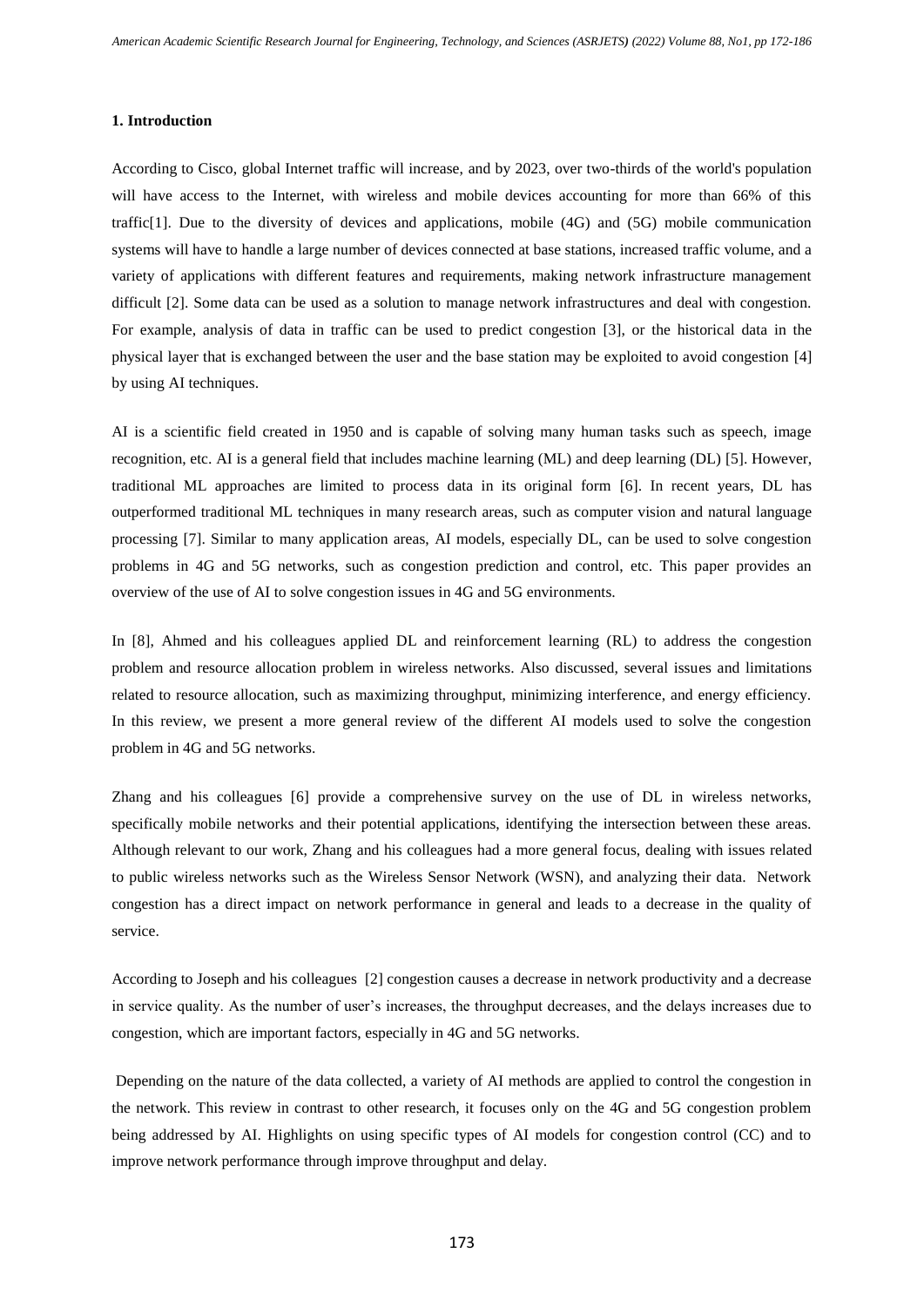After collecting many research journals on congestion control in 4G and 5G networks, a number of articles were found for review and studies that do not focus on the use of AI techniques for congestion control, and were excluded. This paper is organized as follows: Section 2 includes descriptive TCP congestion control. An overview of the methodology adopted to guide this review is provided in Section 3. Section 4 provides an evaluation and future work for the paper. While the conclusion in Section 5.

#### **2. TCP Congestion Control Mechanism**

TCP (Transmission Control Protocol) is a dependable end-to-end communication protocol standard [9]. TCP is in charge of establishing and terminating connections, controlling flow, and managing congestion on untrusted networks. TCP provides a flow control mechanism to establish how much data the receiver can receive. The receiver uses the window size (cwnd) in the TCP, which represents the size of the buffer available to the receiver. This informs the sender of the maximum number of packets it is allowed to send [10]. The mechanism of TCP CC is to avoid network congestion.

Congestion occurs in the network when the sender is pumping data at a rate that exceeds the ability of the node or receiver to handle it. The delay of each packet passing through the buffer increases due to buffers in communication nodes that are used to prevent packet loss during packet flow, and this delay degrades network performance [11]. Thus, delays occur and there is an overall degradation in network throughput. The maximum network link bandwidth is referred to as the congestion bandwidth. No congestion occurs when the TCP data rate is less than the congestion bandwidth [10]. However, congestion occurs when the transmission rate exceeds the congestion bandwidth, causing the buffers to become full, causing packets to be lost in the network node. TCP CC is the process of preventing congestion and ensuring efficient use of the network. TCP CC is an important part of the TCP protocol.

The main principle of TCP CC is to prevent the sender from sending more than the network capacity and limit the available capacity. The standard TCP CC mechanism is based on the additive increase, multiplicative decrease (AIMD) algorithm, which includes four stages: slow start, congestion avoidance, fast retransmission, and fast recovery [12]. Slow start (SS), congestion avoidance (CA) phases are introduced earlier, followed by fast retransmission and fast recovery.

#### *2.1. The Slow Start and Congestion Avoidance TCP Mechanism*

Slow Start Is the first strategy that is employed at the start of data transmission by setting a cwnd to one maximum segment size (MSS) and doubling it for each received ACK; hence, the cwnd will grow exponentially[13]. In the SS phase, the receipt of every ACK means the correct packet to be received in the receiver [14]. The sender enter the CA phase and the slow start threshold (ssthresh) is set to (cwnd /2) when a packet is dropped [15]. To avoid the quick increase in cwnd that leads to network congestion, the CA phase starts increasing the cwnd by one MSS at each RTT linearly. In a network environment, packet loss and three duplicated ACKs can be utilized as indication of congestion. When a packet loss occurs during the CA phase, ssthresh is set to half of cwnd and cwnd is set to one and return to SS phase. The sender enters the fast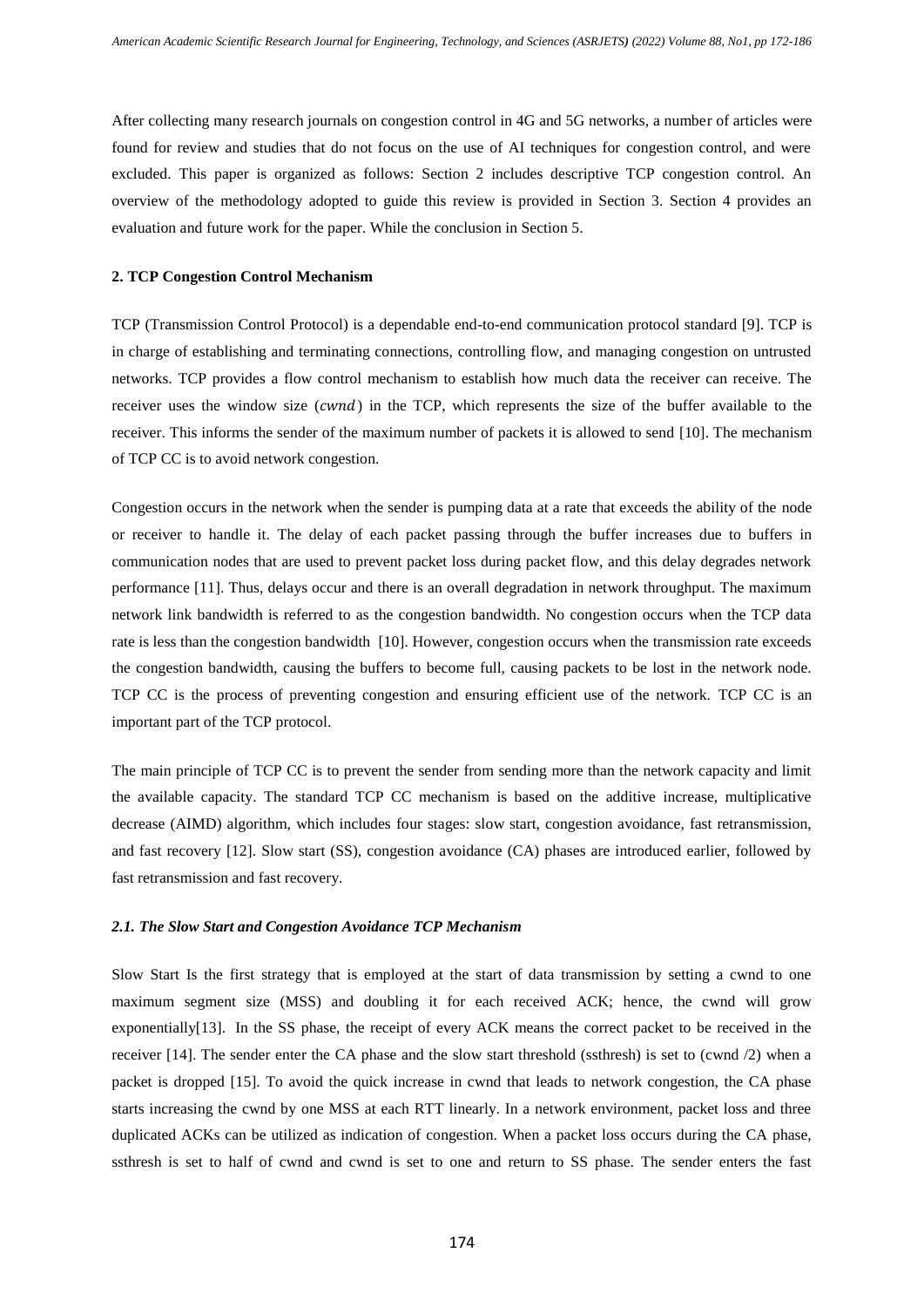retransmit and quick recovery phase after receiving three repeated ACKs.

## *2.2. The Fast Retransmit and Fast Recovery TCP Mechanism*

The general idea of these phases is to allow the sender to retransmit the lost segment even if the timeout has not expired. The Fast Retransmit starts when duplicate ACKs are received, which indicates a packet loss and the packet should be retransmitted. While the Fast Recovery algorithm occurs when it gets a three-duplicated ACK, it sets the ssthresh to 50% of cwnd. And cwnd is set to be the threshold plus three times the MSS. Whenever another duplicate ACK is received and a timeout occurs, the *ssthresh* is set to half of *cwnd*, and *cwnd* will be set by one MSS and return to slow start SS where ( $cwnd = cwnd + MSS$ ). The fast recovery mode remains until it receives a new ACK, then it sets the *cwnd* to *ssthresh* and enters a congestion avoidance phase[14]. When a timeout happens in any of the TCP stages, it indicates packet loss, and the cwnd size is dropped to one MSS, and the ssthresh is decreased to half of the cwnd or twice the MSS. The slow start is then restarted, and the same scenario is repeated [16]. TCP CC algorithms are divided into three groups [10], as illustrated in Table 1:

**Table 1:** TCP CC indicators algorithms groups.

| <b>TCP CC algorithm group</b> | <b>Description</b>                                   |
|-------------------------------|------------------------------------------------------|
| Loss based                    | Which utilize packet loss as a congestion indicator. |
| Delay based                   | Which determine packet loss using RTT measures.      |
| Hybrid based                  | That combine loss-based and delay-based strategies.  |

## **3. Congestion control based Artificial intelligence (AI)**

TCP (AI is an important branch in the period of big data. AI was born in 1950 and has made encouraging progress, particularly in ML, data mining, intelligent systems, robotics, and related applications[5]. AI includes ML and DL, which have many structures: Deep Neural Network (DNN), Convolutional Neural Network (CNN), Recurrent Neural Network (RNN), and Generative Adversarial Network (GAN), as they have been developed and applied in a wide range of sectors, including mobile networks. Recently, the leading areas of research have been in 4G and 5G networks, especially in predicting network congestion[17]. Congestion occurs as a result of network infrastructure bottlenecks that do not meet peak user demand. The task of forecasting congestion is to predict the variables at the time of the occurrence of congestion.

The most common indicators of congestion are packet loss and delay. Some papers predict congestion by loss. It should be noted that some of the papers included in this section predict congestion based on the delay indicator. Some papers predict the congestion based on the parameters of the physical layer. For each paper included here, we have indicated the indicator used for congestion, the layer used to control congestion, the type of network, and the improvement in network performance. The papers discussed in this section are summarized in Table 2.

In[18], the authors used ML algorithms to estimate network time (RTT) in congested networks to predict network performance. Weights are updated after each RTT measurement based on the difference between the estimated and actual RTT. The simulation results showed that the proposed ML algorithm adapts very quickly to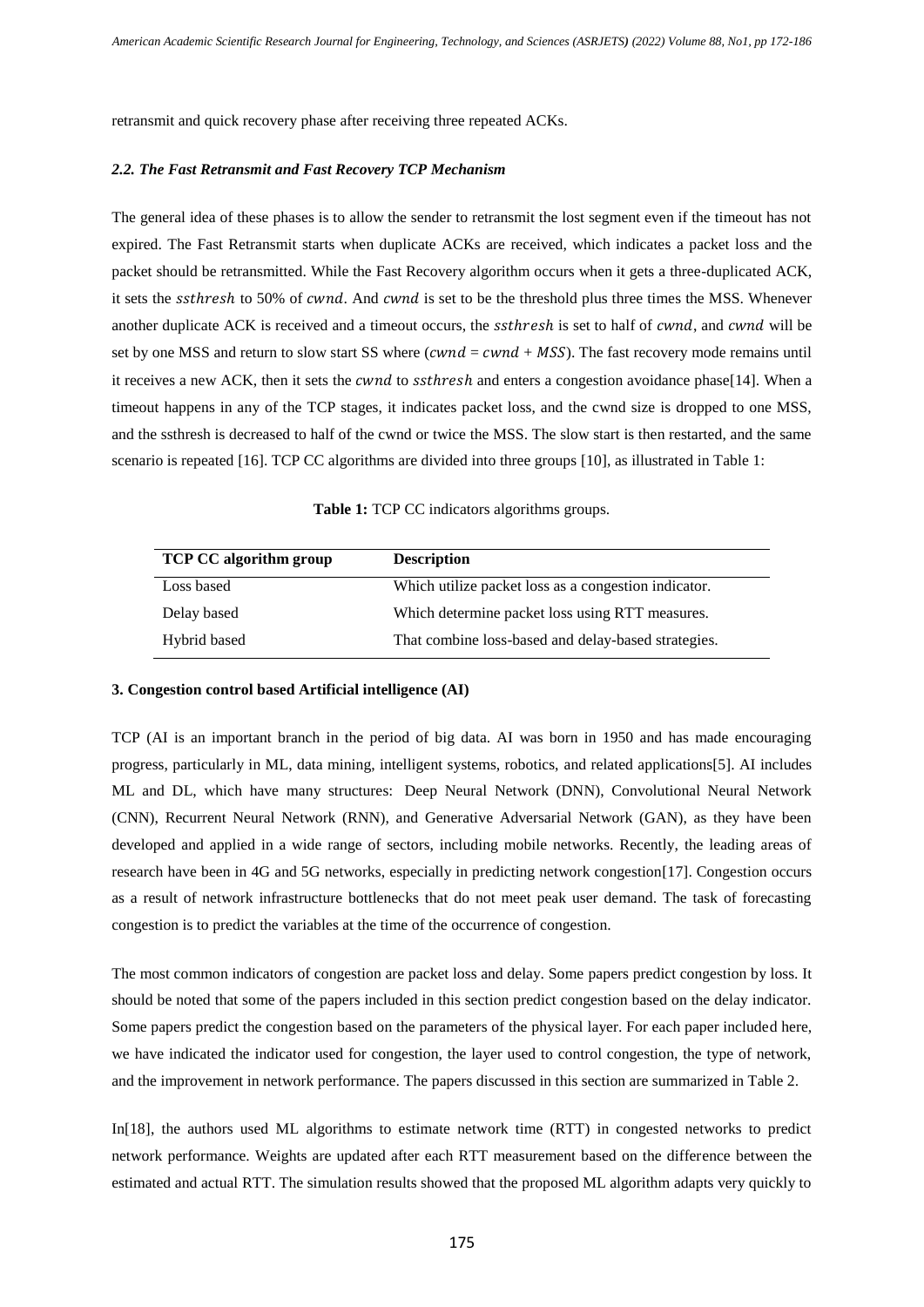RTT changes, shows a significant decrease in packet retransmission and an increase in throughput in congested networks, and achieves a 40% improvement over standard TCP protocols.

Lu and his colleagues [19], developed a cross-layer technique named CQIC that uses physical layer information, such as the Channel Quality Index (CQI) and Discontinuous Transmission Ratio (DTX), to find the available bandwidth in evolved high-speed packet-access (HSPA+) networks. It also eliminates the slow-start phase, allowing users to take advantage of available bandwidth right away. When the RTT is comparable, the CQIC algorithm can outperform the Cubic algorithm in terms of throughput. The throughput performance is the same while sending large files, but the CQIC reduces the overall RTT by 2.38—2.65 times.

The authors in this article [20], proposed a supervised deep neural network system and appropriate input/output characterizations of heterogeneous network traffic. The proposed DL model has many hidden layers. Each hidden layer is used to compute a non-linear transformation of the previous layer. Thus, the DL model can predict more complex functions. The results showed that the DL system can improve heterogeneous network traffic control compared to a benchmark routing strategy (Open Shortest Path First (OSPF)) in terms of significantly better signaling overhead, throughput, and delay.

In [21], the researchers used ML represented by proposed Q-learning based RL in TCP cwnd adaptation during a congestion avoidance state, where the traditional window alternation is replaced, allowing the protocol to respond immediately to previously observed network conditions. The simulation result showed that the learning approach improved the throughput by 33.8% and 12.1% in delay.

In 2019, Huang [4] focused on utilizing the physical layer network information in LTE radio networks in order to avoid congestion, which had an influence on network congestion. She then used these datasets to train a DL method to avoid congestion using LSTM and MLP algorithms and to improve user throughput and utilize available capacity as much as possible. She discovered that the LSTM has higher throughput than both BBR and DCTCP with L4S, but also has a longer delay. MLP did not demonstrate any progress.

Other authors [22] propose a deep learning-based TCP (DL-TCP) for congestion avoidance in 5G mm-Wave network. DL-TCP can learn about node mobility and signal strength, and then change the TCP sending rate based on the network's disconnection and reconnection. Researchers have demonstrated that the DL-TCP can give more throughput and stability than today's TCP New Reno, TCP BBR, and TCP Cubic.

Sander and his colleagues [23] use a DL method for recognizing congestion variants in wireless networks based on packet arrival times. They built deep learning-based Passive Congestion Control Identification (PCCI) for CQIC to be easily adaptable to new TCP congestion control variants. When compared to traditional TCP congestion control like BBR, they demonstrated that it can effectively distinguish congestion variants. However, when there aren't enough distinguishing factors, the method fails to identify loss-based congestion control.

Ohzeki and his colleagues [24] demonstrated the capability of the DL method to forecast congestion control algorithms in wireless networks. They explained in the study that the sending rate can be estimated based on the information collected from the sends/receives packet trace, including both data segments and ACK segments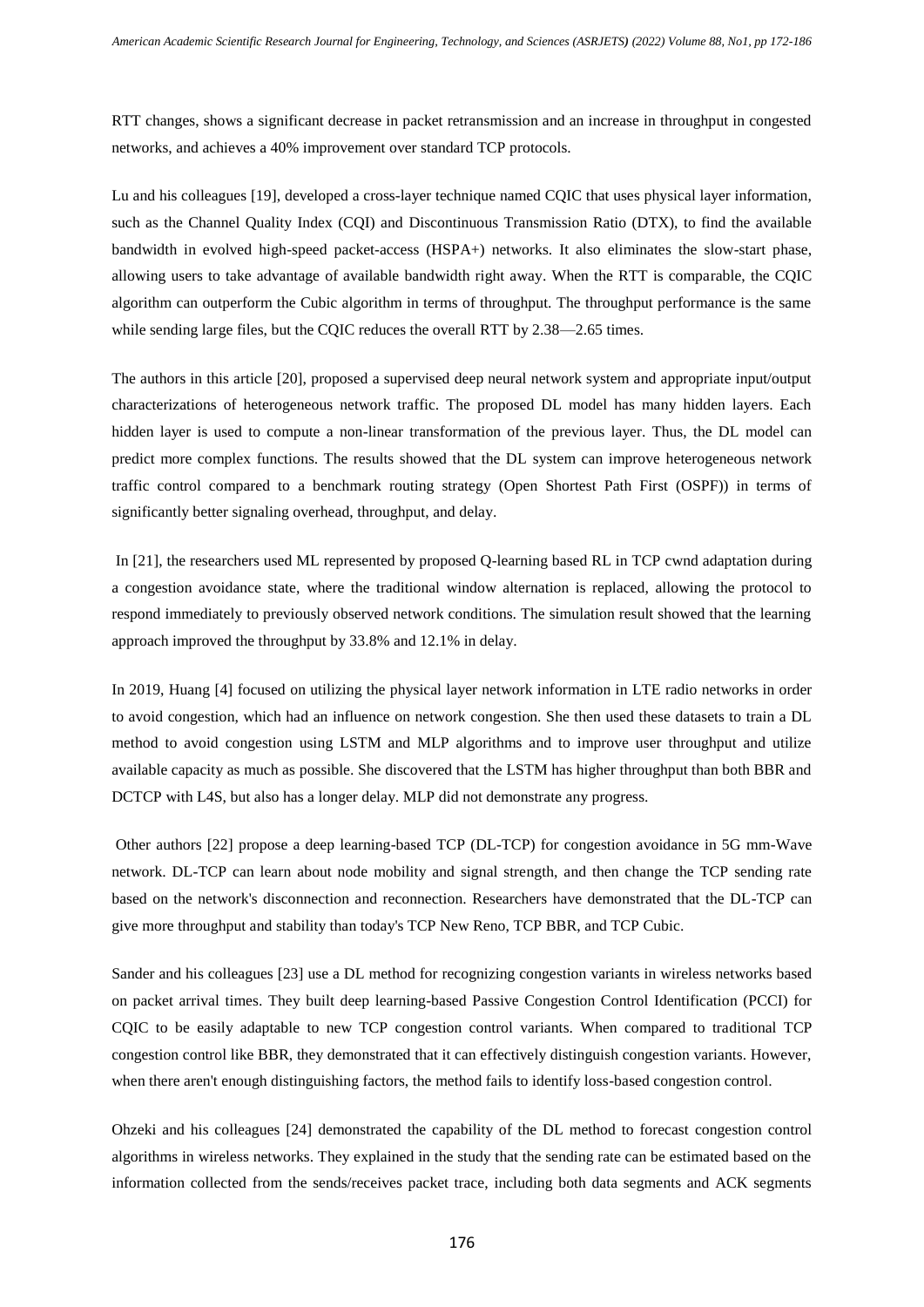and MSS, to estimate cwnd values during RTT intervals. The results indicate that the LSTM algorithm can identify many congestion control techniques with similar features, including TCP Reno, CUBIC, and BBR.

Han and his colleagues [25] in 2019, developed a ML model to increase TCP performance in congested wireless networks. The MLP method was employed to distinguish the packet losses due to congestion from losses due to channel error in the network. The method has 98% accuracy in packet loss classifications in wireless environments and provides a large throughput when compared to current congestion controls such as TCP Veno, TCP Reno, and TCP Westwood+.

In 2020, M. R. Kanagarathinam and his colleagues [26] established and analyzed Dynamic TCP (D-TCP) in the 5G NR and LTE-A networks to assess available channel bandwidth and utilize it to derive the N congestion control factor in order to adaptively increase or decrease cwnd. The researcher provides and analyses the performance of the D-TCP algorithm in both networks using the NS3-mmWave and NS3 LTE-A simulators, respectively. The simulation results of D-TCP provide good results when compared to different TCP congestion control algorithms, such as TCP Reno and TCP Cube. It obtained a 32.9% and a 124.92% increase in throughput, respectively.

In this study[27], a proactive wake-up scheme is proposed in 5G networks based on the LSTM traffic prediction model. The effectiveness of the proactive scheme was examined through the prediction of user traffic. The simulation results, which used different types of data traffic, indicate that the proactive scheduler consumes less power than the unscheduled wake-up method.

In addition to a growing number of articles are being published that survey recent work that incorporates DL into the field of 4G and 5G networking. In [28, 29] address numerous issues that are facing the 5G networks, including congestion, and propose strategies to address these issues by applying AI to network architecture, as well as novel concepts for its use to achieve optimal performance and improve service quality.

To build effective congestion control algorithms in the transport layer, some researchers [30, 31] introduced metrics that can be exploited from the transport layer to solve congestion control problems and improve the performance of the 5G network and beyond, such as delay and its association with congestion.

Some of these studies [32, 33] provided a comprehensive overview and comparison of DL applications based on current in end-to-end networks that rely on high-frequency networks and short delays such as 5G network. They concentrated on several RL-based congestion control methods, which outperform standard CC algorithms. Fadlullah and his colleagues [34] recently published a survey on the progress of DL in a variety of wireless network fields, with a focus on its potential application in network traffic control systems. Their paper also identifies a number of unresolved research issues that should be investigated further in the future.

A survey on recent DL algorithms for Internet of Things (IoT) data analytics are discussed by Mohammadi and his colleagues [35]. They provide a thorough overview of present DL efforts in the IoT area, as well as current research difficulties and future directions. In wireless networking, Mao and his colleagues [36] focus on DL. Their research survey state of the art DL applications in wireless networks and explores future research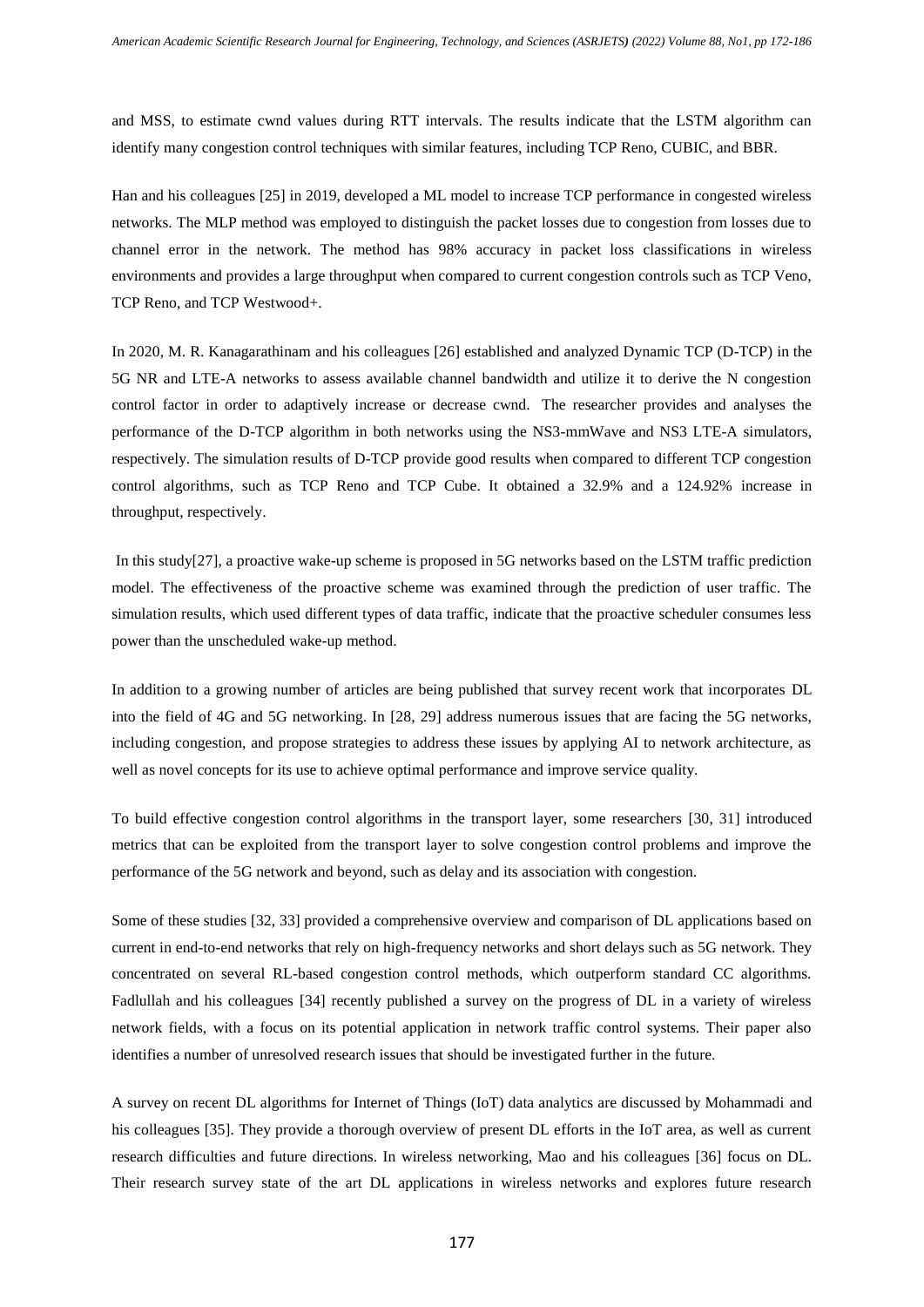difficulties.

| Year | Ref    | Congestion       | <b>Technique</b> | <b>Scope</b> | <b>Data</b> | <b>Network improvement</b>             |
|------|--------|------------------|------------------|--------------|-------------|----------------------------------------|
|      |        | <b>Indicator</b> |                  |              | source      |                                        |
| 2014 | $[18]$ | Delay            | ML               | Wireless     | From        | Improve network performance by         |
|      |        | based            |                  | network      | simulator   | 40% through reduction in packet        |
|      |        |                  |                  |              |             | retransmission and an increase in      |
|      |        |                  |                  |              |             | throughput.                            |
| 2015 | $[19]$ | CQI, DTX         | ML               | Wireless     | Public      | Improve the throughput and reduces     |
|      |        |                  |                  | network      |             | the overall RTT by 2.38-2.65           |
|      |        |                  |                  |              |             | times.                                 |
| 2016 | $[20]$ | Hybrid           | DL               | Wireless     | From        | Improve network performance in         |
|      |        |                  |                  | network      | simulator   | term of overhead, throughput, and      |
|      |        |                  |                  |              |             | delay.                                 |
| 2016 | $[21]$ | Hybrid           | ML(Q-Learning    | IOT          | From        | Improved the throughput by 33.8%       |
|      |        |                  | based on RL)     |              | simulator   | and 12.1% in delay.                    |
| 2017 | $[34]$ |                  | DL               | Wireless     | public      | It focuses on the few works that       |
|      |        |                  |                  | network      |             | make use of DL applications for        |
|      |        |                  |                  |              |             | network traffic<br>various<br>control  |
|      |        |                  |                  |              |             | aspects.                               |
| 2018 | $[35]$ |                  | ML, DL           | <b>IOT</b>   | from        | It provides an overview of using       |
|      |        |                  |                  |              | network     | ML techniques, especially DL, to       |
|      |        |                  |                  |              |             | facilitate analytics and learning in   |
|      |        |                  |                  |              |             | the IoT domain.                        |
| 2018 | $[36]$ | $\blacksquare$   | DL               | Wireless     | from        | This article covers some promising     |
|      |        |                  |                  | network      | network     | wireless applications and provides a   |
|      |        |                  |                  |              |             | list of solutions for ten research     |
|      |        |                  |                  |              |             | issues.                                |
| 2019 | $[4]$  | 4G<br>radio      | DL(LSTM, MLP)    | <b>LTE</b>   | From        | improve overall performance on         |
|      |        | parameters       |                  |              | simulator   | LTE network                            |
| 2019 | $[24]$ | Loss based       | DL(LSTM)         | Wireless     | Public      | Distinguish ten congestion control     |
|      |        |                  |                  | Network      |             | algorithms                             |
| 2019 | $[25]$ | Loss based       | DL (MLP)         | Wireless     | Public      | Improve the throughput by 98%          |
|      |        |                  |                  | Network      |             |                                        |
| 2019 | $[22]$ | Loss base        | DL-TCP           | 5G           | From        | Improve throughput and stability       |
|      |        |                  |                  |              | simulator   |                                        |
| 2019 | $[23]$ | Loss base        | DL(DeePCCI,      | Wireless     | From        | adapted<br>easily<br>for<br>can<br>new |
|      |        |                  | LSTM)            | Network      | simulator   | congestion control variants            |

**Table 2:** summarizing the papers discussed in Section 3 (congestion control based AI).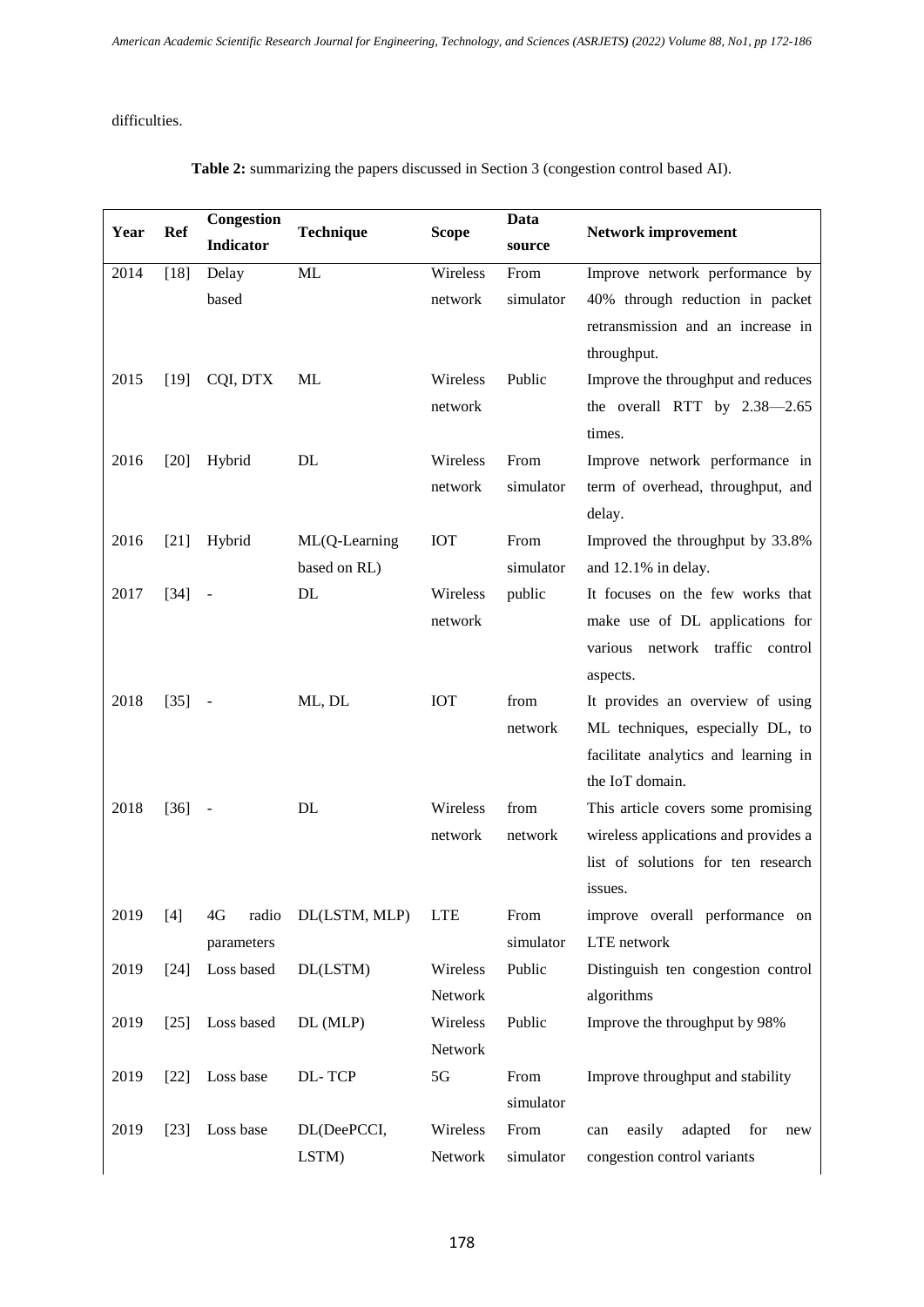| 2019 | [27,   | Hybrid    | AI             | 5G        | Public    | Suggest new ideas for obtaining    |
|------|--------|-----------|----------------|-----------|-----------|------------------------------------|
|      | 28]    |           |                |           |           | optimal performance and improving  |
|      |        |           |                |           |           | the quality of service.            |
| 2020 | [29,   | Hybrid    | AI, ML         | 5G        | From      | Present<br>research<br>problems,   |
|      | $30$ ] |           |                |           | network   | methodologies, and recent results  |
| 2020 | $[26]$ | Loss base | DL(DynamicTCP) | 5G<br>NR. | From      | D-TCP<br>32.9%<br>achieves<br>and  |
|      |        |           |                | LTE-A     | simulator | 124.92% gain in throughput         |
| 2020 | $[27]$ | Hybrid    | МL             | 5G        | From      | Enhance the energy-efficiency of   |
|      |        |           |                |           | simulator | 5G mobile devices and reducing the |
|      |        |           |                |           |           | buffering delay.                   |
| 2021 | [31,   | Hybrid    | DL,RL          | 5G        | Public    | Provide a summary of how to use    |
|      | 32]    |           |                |           |           | RL<br>DL<br>and<br>improve<br>to   |
|      |        |           |                |           |           | performance.                       |
|      |        |           |                |           |           |                                    |

## **4. Evolution and Future Work**

Research that solves the congestion of communication networks for the 4G and 5G networks is increasing. The complexity of their architecture and the increase in the volume of data and user devices present a major challenge to controlling the congestion problem. Several techniques have been developed for congestion control, and one promising direction to address this challenge is to adapt AI to control network congestion by preventing congestion before it occurs or eliminating congestion after it occurs based on congestion indicators such as packet loss and RTT.

Most studies have used congestion indices (packet loss and delay) to train the AI algorithms in order to control congestion. Although congestion indicators cannot prove network congestion because packet loss or delays are possible due to wireless network errors, frequent changes in these indicators make the process of congestion control complicated[25].

The DL has particular strengths for handling wireless networks, especially 4G and 5G networks, such as automatically extracting high-level features through layers of different depths, efficiently making use of huge amounts of mobile data generated at high rates; multi-tasking learning due to it containing two or more hidden layers and appropriate neurons that enable it to apply different tasks; and the DL is effective in processing classified or unclassified data, which is very important in dealing with large amounts of data as in the mobile phone system[6].

Data collection is an important factor in network congestion studies. Therefore, congestion indicators alone cannot be relied upon to control congestion. Rather, it can take advantage of the parameters available in the network layers to detect and control congestion.

The Cross-layer design is a promising technique for congestion control and enhancing the performance of the 4G and 5G networks. As in figure 1, the layer information available across layers, such as the physical layer and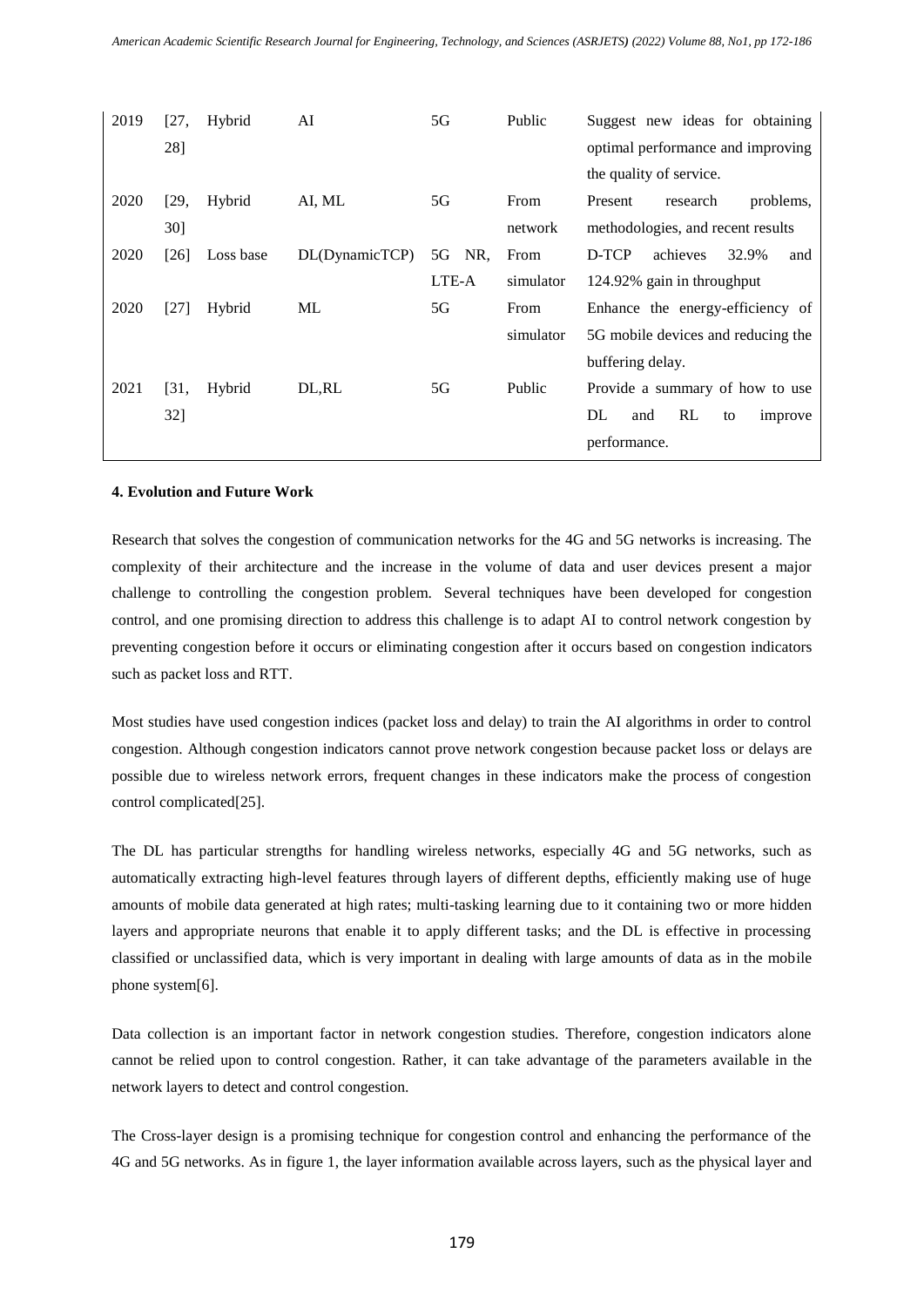the MAC layer, can collect a lot of information such as system parameters and radio parameters such as cell throughput, Reference Signal Received Power (RSRP), Reference Signal Received Quality (RSRQ), Received Signal Strength Indicator (RSSI), Channel Quality Index (CQI), etc., which could enable a lot of intelligent higher level processes in terms of congestion control. This could optimize the congestion window ( $\,$ a) in the transport layer based on the layer information that has an influence on the throughput and delay and thus improve network performance. Some studies used data from network layers to infer network bandwidth, which can be used to adjust the *cwnd* and congestion control according to congestion rules [4].

The transport layer and physical layer information available during the transmission of data between the sender and receiver play an important role in congestion control. Two study focused on this information and looked at the contribution of this information to controlling congestion [4,19], and six looked at indicators of congestion [18, 23, 24, 21, 22, 25].



**Figure 1:** the cross Layer approach in the network.

Dealing with packet loss is a challenge in network throughput. Some have excluded their use and focused on the RTT indicator of the transport layer involved [18]. Others have implemented hybrid indicators that take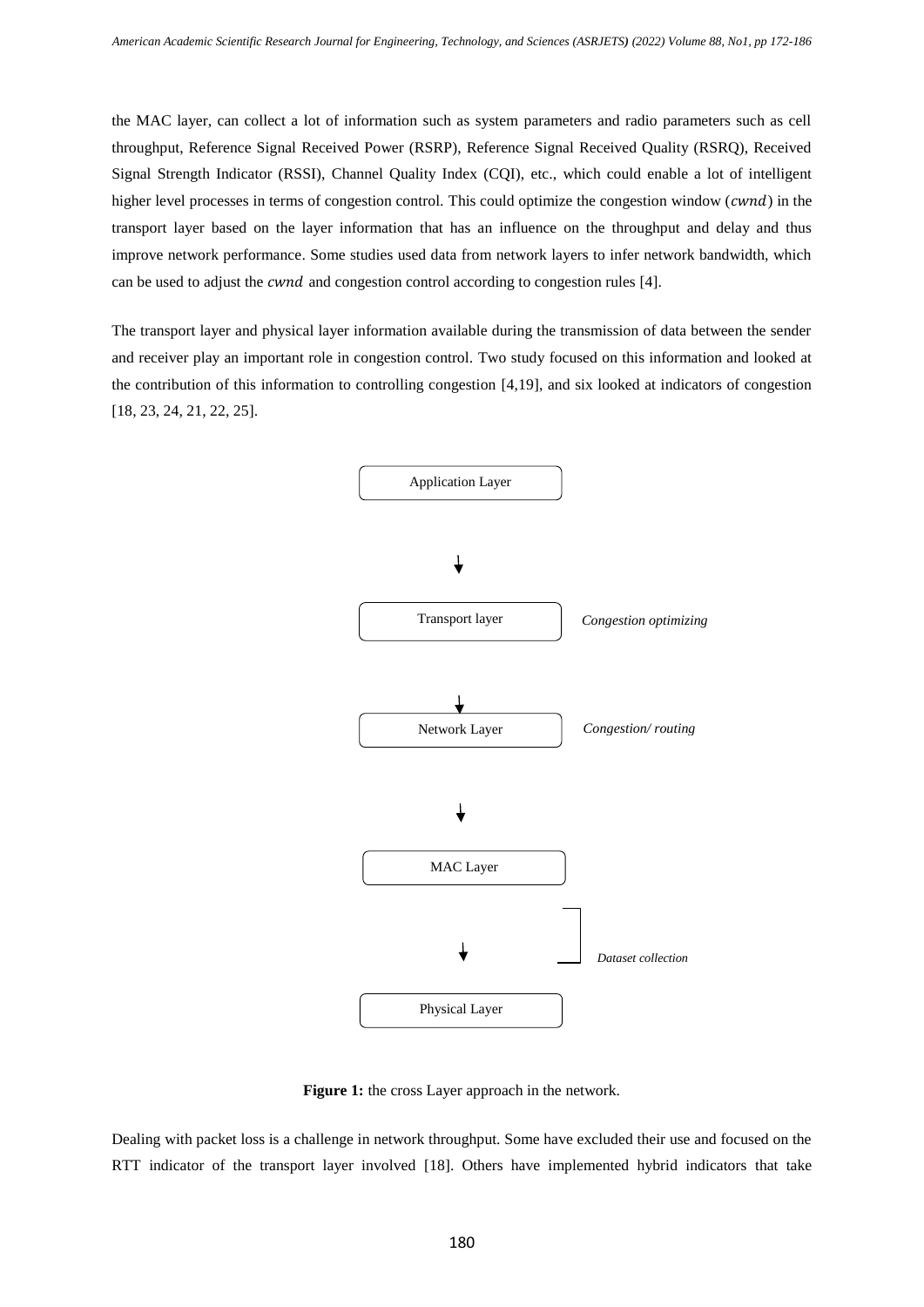advantage of both packet loss and RTT for congestion control [20, 4,27, 28, 29,30,31,32].

Variables available across layers, such as radio parameters and physical layer information, can be a useful search scope in communication networks that require exploration as they are related to network throughput and can be used by AI algorithms to predict congestion before it occurs and avoid its consequences by adjusting the congestion window at the transport layer and maintaining higher throughput and a congestion-safe network.

However, depending on the congestion indicators used, different types of AI have been applied in different studies. Figure 2 shows the main branches of AI discussed in this article. But research is lacking to address the use of hybrid types of ML and AI together. Combining DL models such as LSTM and reinforcement learning (RL) is a good area of research. As such, DL has the potential to improve network performance and congestion prediction based on physical layer data, while RL can be used to change transmission rate based on latency.



**Figure 2:** artificial intelligence branches in this article.

Over time, AI algorithms, especially DL models, have been developed, and their implementation has increased in wireless networks, especially 4G and 5G networks, to control congestion based on packet loss or RTT indicators, or both. ANN and RNN are the most widely applied models, while LSTM and MLP are the most commonly used algorithms in this class of algorithms. Most of the studies used LSTM models based on loss and delay, and only one study [4] used DL models based on transport and physical layer information to predict network congestion and improve throughput and delay.

Among all the DL models, RNN is the most suitable for congestion prediction. In some studies, the RNN performed better than the ML due to the parameters' selection [4]. Due to the lack of research in the field of using information layers in 4G and 5G networks by AI techniques to control network congestion, many new AI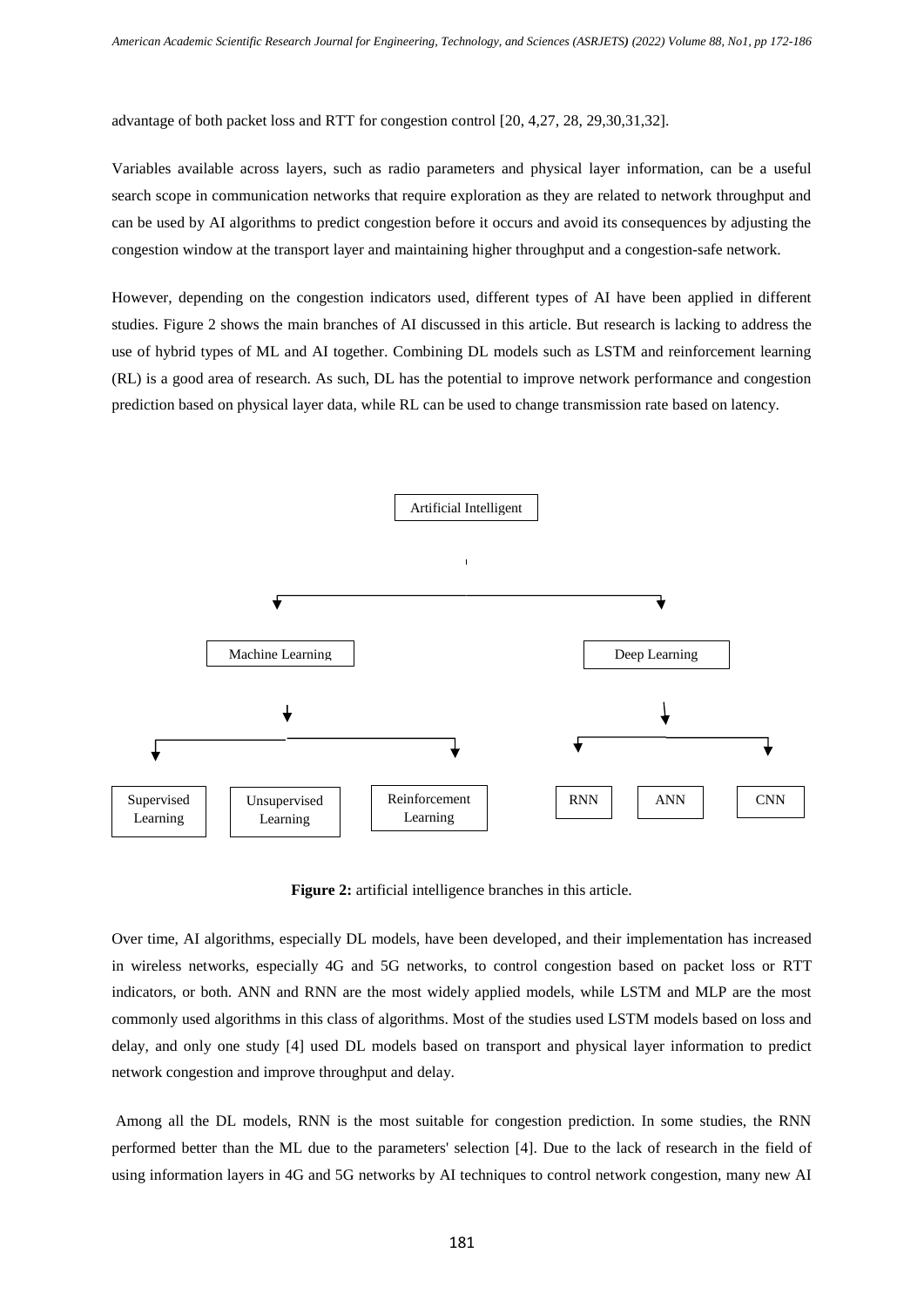algorithms have not yet been used. Table 3 summarizes the strengths and weaknesses of DL models in congestion control.

| D           |                                                                                                  |                                                     |  |
|-------------|--------------------------------------------------------------------------------------------------|-----------------------------------------------------|--|
| L           |                                                                                                  |                                                     |  |
| T           | <b>Advantages</b>                                                                                | <b>Disadvantages</b>                                |  |
| $\mathbf y$ |                                                                                                  |                                                     |  |
| p           |                                                                                                  |                                                     |  |
| e           |                                                                                                  |                                                     |  |
| $\mathbf R$ | $\bullet$                                                                                        | $\bullet$                                           |  |
| Ν           | n the processing of sequential data flow, it performs                                            | ong-term dependency has a negative impact on        |  |
| N           | excellently.                                                                                     | performance.                                        |  |
|             |                                                                                                  |                                                     |  |
|             | ffective at classifying sequences.                                                               | here is no firm guideline for dependency removal    |  |
|             |                                                                                                  | available.                                          |  |
|             | rocesses time series with lengthy intervals and                                                  |                                                     |  |
|             | postponements efficiently.                                                                       |                                                     |  |
| A           |                                                                                                  |                                                     |  |
| N           | eeds less statistical training.                                                                  | raining time increases with a large neural network. |  |
| N           |                                                                                                  |                                                     |  |
|             | t has access to multiple training algorithms.                                                    | uality predictions are less accurate as they need a |  |
|             |                                                                                                  | large amount of data.                               |  |
|             | the capability of detecting complex .<br>t has                                                   |                                                     |  |
|             | relationships between dependent and independent thas a greater computational cost.               |                                                     |  |
|             | variables.                                                                                       |                                                     |  |
|             |                                                                                                  | t tends to overfit.                                 |  |
|             |                                                                                                  |                                                     |  |
| С           |                                                                                                  |                                                     |  |
| N           | eatures can be extracted automatically.                                                          | t will be necessary to use a vast dataset.          |  |
| ${\bf N}$   |                                                                                                  |                                                     |  |
|             | t takes less time to classify things.                                                            | t is necessary to turn traffic data into an image.  |  |
|             |                                                                                                  |                                                     |  |
|             | apable of extracting characteristics from local n CNN model depth and parameter selection, there |                                                     |  |
|             | connections and assembling them into high-level                                                  | are no known strategies.                            |  |
|             | structures.                                                                                      |                                                     |  |

DL models, especially LSTM type, showed better results than ML for controlling network congestion and had good accuracy in improving network throughput based on congestion indicators (losses and delays) in TCP traffic. All of the congestion control studies discussed in this article that apply AI techniques have shown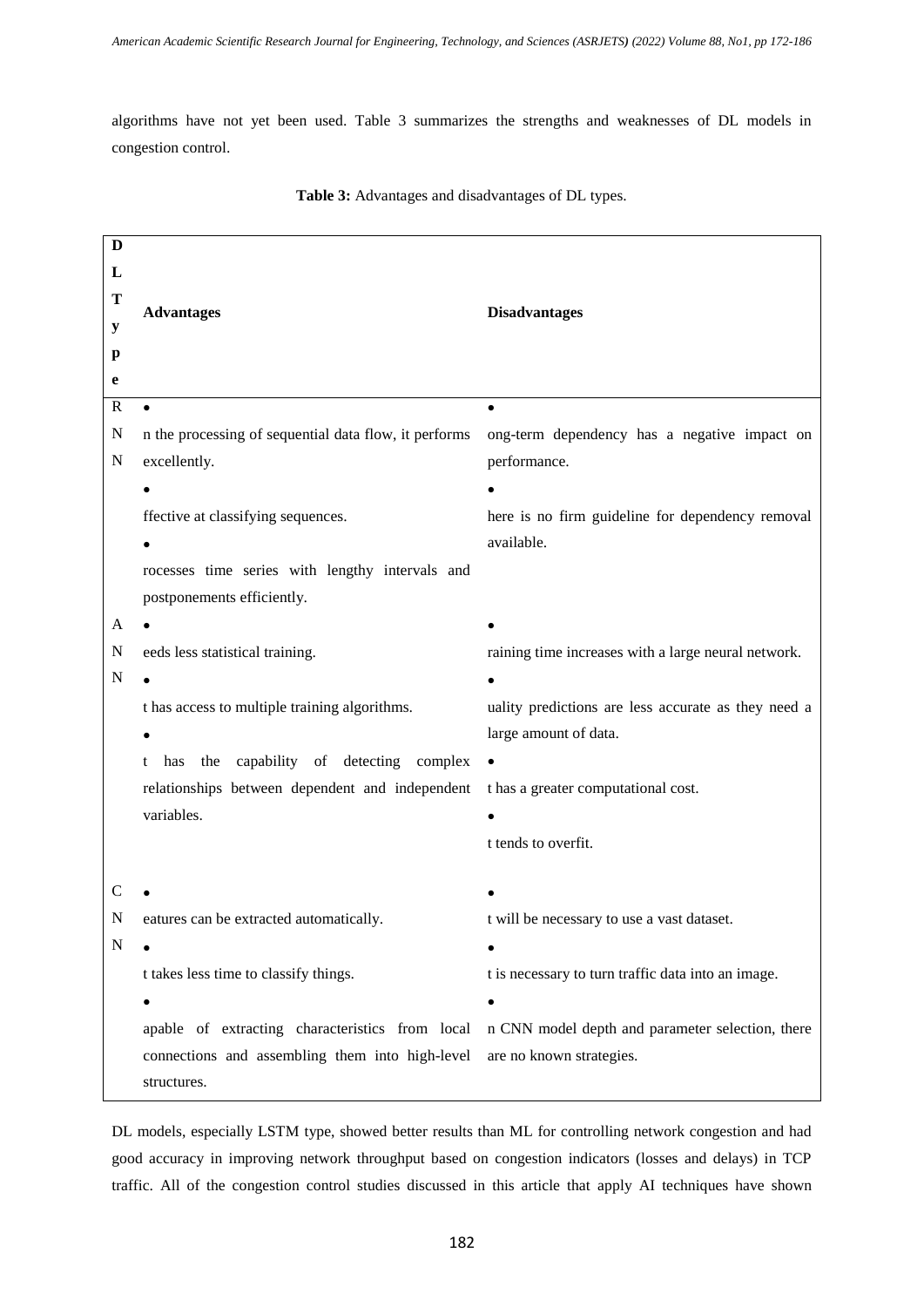promising results. At the same time, there is no obvious delay improvement in a real-time congested network by relying on information from layers alone. Therefore, AI models that use the information layer to predict congestion and avoid its consequences with lower latency require research and exploration to be more effective in upcoming studies.

# **5. Conclusions**

Congestion prediction and control in 4G and 5G networks have received more attention in the past few decades. With the development of network infrastructure and the increase in network demand, all communication networks face the problem of congestion. Therefore, forecasting and controlling congestion leads to better quality of service through improved throughput and delays. The combination of AI development and the availability of large data sets has led researchers to apply different models in this field. Although control models are generally simple and rule-based, control methodologies become complex when various factors affecting congestion are taken into account, such as radio parameters and various system parameters. Therefore, AI algorithms, especially DL, are becoming more and more popular over time as they can evaluate a large set of data. However, there is still a need to apply a wide range of different types of algorithms. Therefore, there is still an opportunity for researchers in the field of congestion control.

## **Acknowledgements**

I would like to express my appreciation to all worker in Baghdad University who helped me throughout this study.

## **6. Conflict of Interest**

The author declares that she has no conflict of interest.

# **References**

- [1] Cisco, "Cisco annual internet report (2018–2023) white paper," *Cisco San Jose, CA, USA*, p. 35, 2020.
- [2] S. Joseph, R. Misra, and S. Katti, "Towards self-driving radios: Physical-layer control using deep reinforcement learning," *HotMobile 2019 - Proc. 20th Int. Work. Mob. Comput. Syst. Appl.*, pp. 69–74, 2019.
- [3] M. Ahmad *et al.*, "End-To-End Loss Based TCP Congestion Control Mechanism as a Secured Communication Technology for Smart Healthcare Enterprises," *IEEE Access*, vol. 6, p. 16, 2018.
- [4] S. Huang, "Cross-Layer Congestion Control with Deep Neural Network in Cellular Network," KTH, School of Electrical Engineering and Computer Science (EECS), 2019.
- [5] N. Ketkar and J. Moolayil, *Deep Learning with Python*. 2021.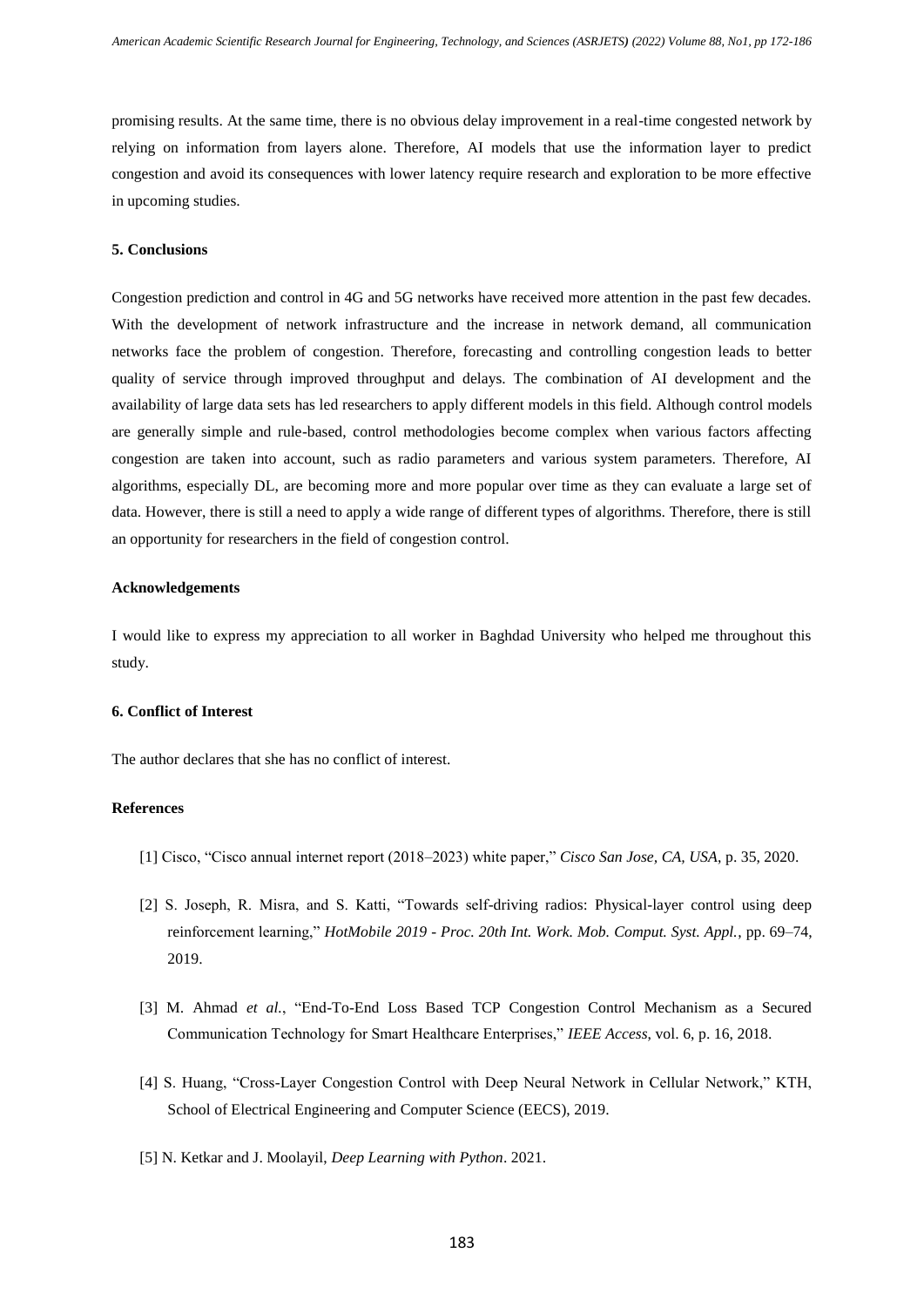- [6] H. H. Chaoyun Zhang, Paul Patras, "Deep Learning in Mobile and Wireless Networking: A Survey," *IEEE Commun. Surv. Tutorials*, vol. 21, 2019.
- [7] B. Hussain, Q. Du, S. Zhang, A. Imran, and M. A. Imran, "Mobile edge computing-based data-driven deep learning framework for anomaly detection," *IEEE Access*, vol. 7, p. 12, 2019.
- [8] K. I. Ahmed, H. Tabassum, and E. Hossain, "Deep Learning for Radio Resource Allocation in Multi-Cell Networks," *IEEE Netw.*, pp. 1–15, 2019.
- [9] R. Poorzare and A. C. Augé, "Challenges on the way of implementing TCP over 5G networks," *IEEE Access*, vol. 8, p. 23, 2020.
- [10] B. Turkovic, F. A. Kuipers, and S. Uhlig, "Fifty Shades of Congestion Control: A Performance and Interactions Evaluation," 2019.
- [11] J. Lorincz, Z. Klarin, and J. Ozegovic, "A Comprehensive Overview of TCP Congestion Control in 5G Networks: Research Challenges and Future Perspectives," *Sensors*, vol. 21, no. 13,4510, 2021.
- [12] Y. R. Yang and S. S. Lam, "General AIMD congestion control," *Int. Conf. Netw. Protoc.*, no. November, pp. 187–198, 2000.
- [13] G. A. Abed, M. Ismail, and K. Jumari, "Improvement of TCP Congestion Window over LTE-Advanced Networks," *Fac. Eng. Built Environ. Natl. Univ. Malaysia. Int. J. Adv. Res. Comput. Commun. Eng.*, vol. 1, no. 4, pp. 185–192, 2012.
- [14] V. Jacobson, "Congestion avoidance and control," *ACM SIGCOMM Comput. Commun. Rev.*, vol. 25, no. 1, pp. 157–173, 1988.
- [15] S. Waghmare, P. Nikose, A. Parab, and S. J. Bhosale, "Comparative analysis of different TCP variants in a wireless environment," *2011 3rd Int. Conf. Electron. Comput. Technol. IEEE*, vol. 4, pp. 158–162, 2011.
- [16] P. Sreekumari and M. Lee, "TCP NRT: a new TCP algorithm for differentiating non-congestion retransmission timeouts over multihop wireless networks," *EURASIP J. Wirel. Commun. Netw.*, vol. 2013, no. 1, p. 1, 2013.
- [17] G. L. Santos, P. T. Endo, D. Sadok, and J. Kelner, "When 5G Meets Deep Learning : A Systematic Review," pp. 1–34, 2020.
- [18] B. A. A. Nunes, K. Veenstra, W. Ballenthin, S. Lukin, and K. Obraczka, "A machine learning framework for TCP round-trip time estimation," *Eurasip J. Wirel. Commun. Netw.*, pp. 1–22, 2014.
- [19] F. Lu, H. Du, A. Jain, G. M. Voelker, A. C. Snoeren, and A. Terzis, "CQIC: Revisiting Cross-Layer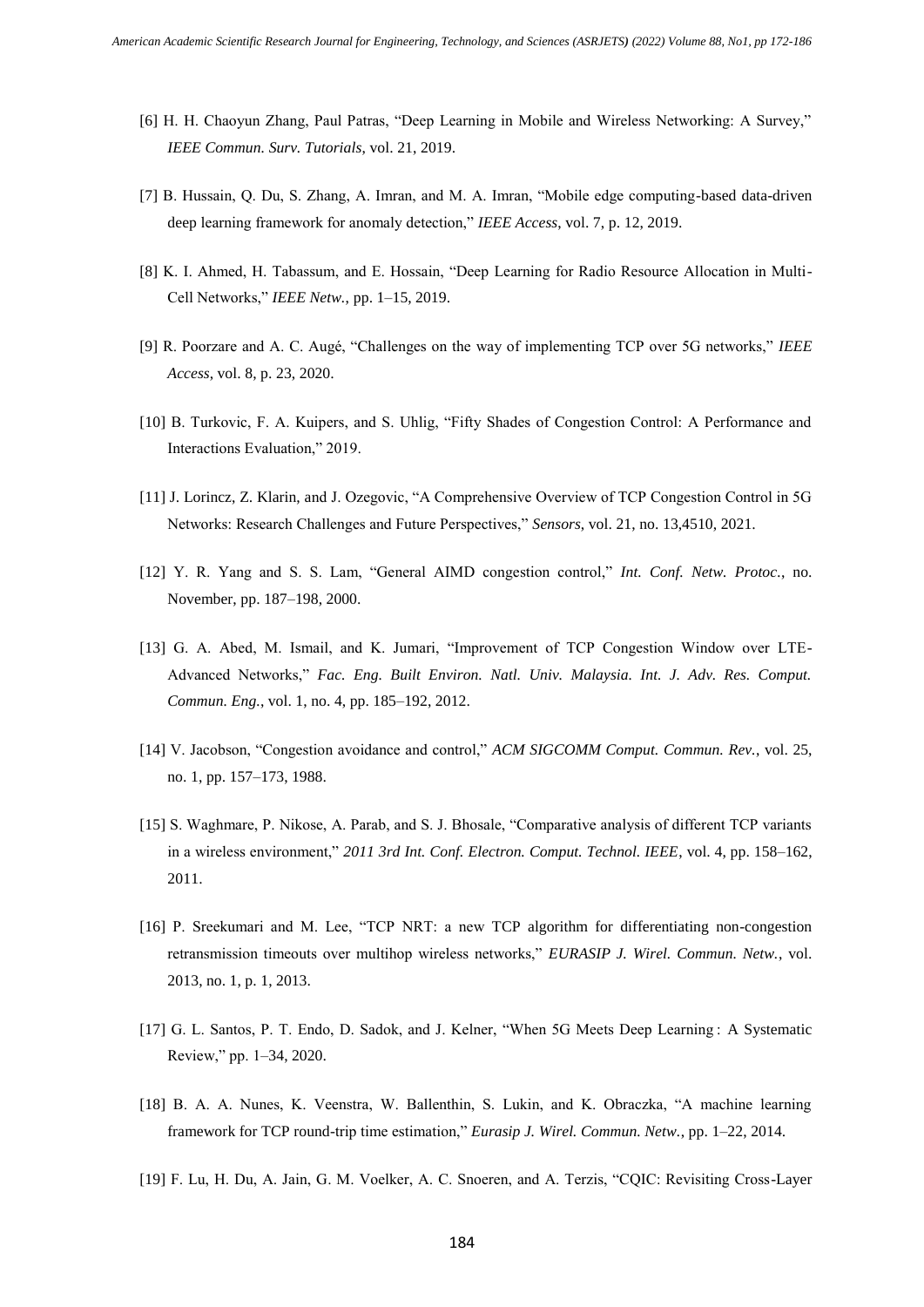Congestion Control for Cellular Networks," in *Proceedings of the 16th International Workshop on Mobile Computing Systems and Applications*, 2015, pp. 45–50.

- [20] N. Kato *et al.*, "The Deep Learning Vision for Heterogeneous Network Traffic Control: Proposal, Chall enges, and Future Perspective," *IEEE Wirel. Commun.*, vol. 24, no. December, p. 8, 2016.
- [21] M. Iot, W. Li, F. Zhou, W. Meleis, and K. Chowdhury, "Learning-based and Data-driven TCP Design for," *2016 Int. Conf. Distrib. Comput. Sens. Syst.*, pp. 199–205, 2016.
- [22] W. Na, B. Bae, S. Cho, and N. Kim, "DL-TCP: Deep Learning-Based Transmission Control Protocol for Disaster 5G mmWave Networks," *IEEE Access*, vol. 7, p. 10, 2019.
- [23] C. Sander, J. Rüth, O. Hohlfeld, and K. Wehrle, "Deepcci: Deep learning-based passive congestion control identification," *NetAI 2019 - Proc. 2019 ACM SIGCOMM Work. Netw. Meets AI ML, Part SIGCOMM 2019*, pp. 37–43, 2019.
- [24] N. Ohzeki, R. Yamamoto, S. Ohzahata, and T. Kato, "Estimating TCP congestion control algorithms from passively collected packet traces using recurrent neural network," in *ICETE*, 2019, vol. 1, pp. 33– 42.
- [25] K. Han, J. Y. Lee, and B. C. Kim, "Machine-learning based loss discrimination algorithm for wireless TCP congestion control," *ICEIC*, pp. 1–2, 2019.
- [26] M. R. Kanagarathinam *et al.*, "NexGen D-TCP: Next generation dynamic TCP congestion control algorithm," *IEEE Access*, vol. 8. pp. 164482–164496, 2020.
- [27] H. D. Trinh, "Data Analytics for Mobile Traffic in 5G Networks using Machine Learning Techniques," Universitat Politecnica de Catalunya (UPC), 2020.
- [28] M. Polese, F. Chiariotti, E. Bonetto, F. Rigotto, A. Zanella, and M. Zorzi, "A Survey on Recent Advances in Transport Layer Protocols," *IEEE Commun. Surv. Tutorials*, vol. 21, no. 4, pp. 3584– 3608, 2019.
- [29] H. Liu, Y. Wang, and B. Hu, "Application research of artificial intelligence in the fifth generation mobile communication technology," *Proc. IEEE Int. Conf. Softw. Eng. Serv. Sci. ICSESS*, vol. 2019- Octob, pp. 498–501, 2019.
- [30] C. Zhang, Y. L. Ueng, C. Studer, and A. Burg, "Artificial Intelligence for 5G and beyond 5G: Implementations, Algorithms, and Optimizations," *IEEE J. Emerg. Sel. Top. Circuits Syst.*, vol. 10, no. 2, pp. 149–153, 2020.
- [31] L. Diez, A. Fernández, M. Khan, Y. Zaki, and R. Agüero, "Can we exploit machine learning to predict congestion over mmWave 5G channels?," *Appl. Sci.*, vol. 10, no. 18, 2020.